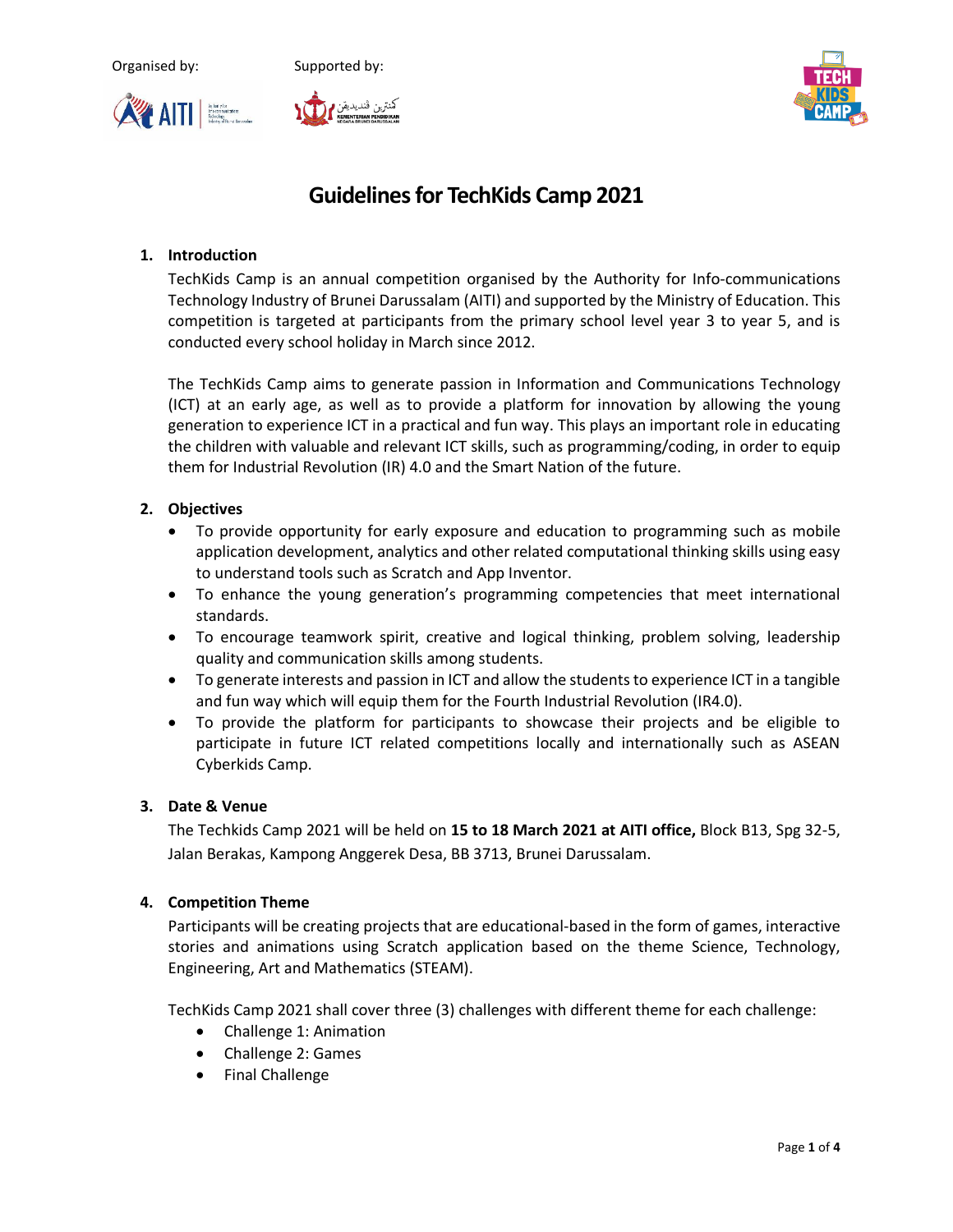





## **5. Participants**

Participation is open to children aged **12 years old and below, preferably in primary year 3 to 5.** 

#### **5.1 Criteria of Participants**

- Participants can **register in teams of two (2) or individually.** Individual participants will later be randomly teamed up by AITI.
- The participants must have **knowledge of using computers** and have great interest in ICT.
- The participants must be **local citizens or permanent residents** of Brunei Darussalam.
- Each team is required to bring own **laptop** during the Camp.
- Participants **must seek permission from their parents** to participate in TechKids Camp. The consent form is as attached.
- The participants should preferably **be willing to continue the project if they are nominated to compete** in any other ICT related competition or events. Please note that for any further participation at regional or international levels, they are still subject to participation's rules and regulations outlined by the Ministry of Education, Ministry of Transport and Infocommunications and any other authorised agencies.

#### **5.2 Number of Participants**

**Thirty (30) teams of two (2) participants** are expected, either individuals or formation of two (2) in a team.

#### **6. Registration**

Participants can register to AITI by submitting the registration form online by **9 March 2021** via link:<http://bit.ly/techkidscamp2021>

#### **7. Camp Activity**

The Techkids Camp 2021 will be conducted in four (4) days where the participants will undergo various trainings and compete in challenges using Scratch application to develop creative projects with different themes to be set on the day by the organiser. Below is the tentative programme:

| <b>Time</b>                          | <b>Activities</b>                                                                                                                                                                                                                                               |  |  |
|--------------------------------------|-----------------------------------------------------------------------------------------------------------------------------------------------------------------------------------------------------------------------------------------------------------------|--|--|
| $7.45$ am - 8.15am                   | Arrival of participants                                                                                                                                                                                                                                         |  |  |
| $8.15$ am - 8.30am                   | Safety briefing and welcoming remarks by AITI                                                                                                                                                                                                                   |  |  |
| $8.30$ am $- 12.00$ pm               | Workshop 1: Introduction to Scratch application.<br>Workshop 2: Story telling - How to structure a story.<br>٠                                                                                                                                                  |  |  |
| Lunch break (lunch will be provided) |                                                                                                                                                                                                                                                                 |  |  |
| $1.15$ pm $-4.30$ pm                 | Workshop 3: Story boarding - How to design the visual aspects of<br>$\bullet$<br>their product (animation/games).<br>Workshop 4: Using Scratch - How to create projects using Scratch<br>$\bullet$<br>and how to develop interactive games using the templates. |  |  |

#### **Day 1 - Introductory Training**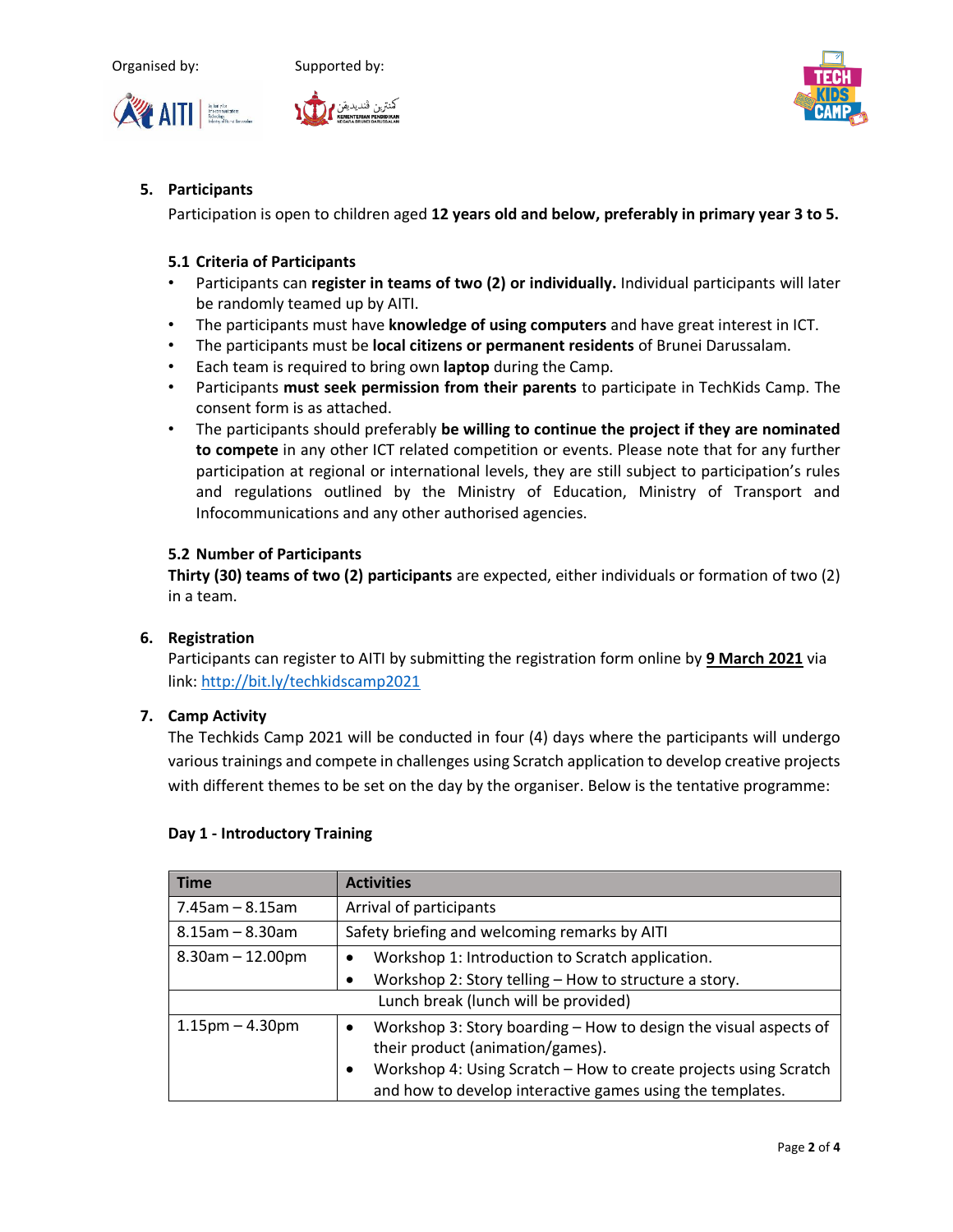





#### **Day 2 - Training & Challenge 1: Animation**

| <b>Time</b>                          | <b>Activities</b>                                                                                       |  |
|--------------------------------------|---------------------------------------------------------------------------------------------------------|--|
| 7.45am – 8.15am                      | Arrival of participants                                                                                 |  |
| $8.15$ am - 12.00pm                  | Participants will be trained on creativity, storytelling and functionality<br>animations using Scratch. |  |
| Lunch break (lunch will be provided) |                                                                                                         |  |
| $1.15$ pm – 4.30pm                   | Challenge $1$ – Creating a creative animation                                                           |  |

#### **Day 3 - Training & Challenge 2: Games**

| <b>Time</b>                          | <b>Activities</b>                                                                        |  |  |
|--------------------------------------|------------------------------------------------------------------------------------------|--|--|
| $7.45$ am – 8.15am                   | Arrival of participants                                                                  |  |  |
| $8.15$ am $-12.00$ pm                | Participants will be trained on creativity and interactive games using                   |  |  |
|                                      | Scratch.                                                                                 |  |  |
| Lunch break (lunch will be provided) |                                                                                          |  |  |
| $1.15$ pm $- 4.30$ pm                | Challenge 2 – Creating an interactive game                                               |  |  |
|                                      | Based on Challenge 1 & 2, ten (10) teams will be shortlisted for the<br>final challenge. |  |  |

#### **Day 4 - Final Challenge & Awards**

| <b>Time</b>                          | <b>Activities</b>                                                 |  |
|--------------------------------------|-------------------------------------------------------------------|--|
| 7.45am – 8.15am                      | Arrival of participants                                           |  |
| $8.15$ am $-12.00$ pm                | Final Challenge - Ten (10) teams will develop animation and games |  |
|                                      | based on the given theme.                                         |  |
| Lunch break (lunch will be provided) |                                                                   |  |
| $1.15$ pm $-$ 4.00pm                 | Team presentation to panel of judges                              |  |
| $4.00 \text{pm} - 5.00 \text{pm}$    | Prize presentation and award ceremony                             |  |

### **8. Final Presentation & Judging**

#### **8.1 Presentation Duration**

Each team will present their project to a panel of judges on 18 March 2021. Each team will be given fifteen (15) minutes slot to do the presentation:

- 2 minutes for equipment set-up
- 8 minutes for project presentation and demo
- 4 minutes for question and answer
- 1 minute for disassembling